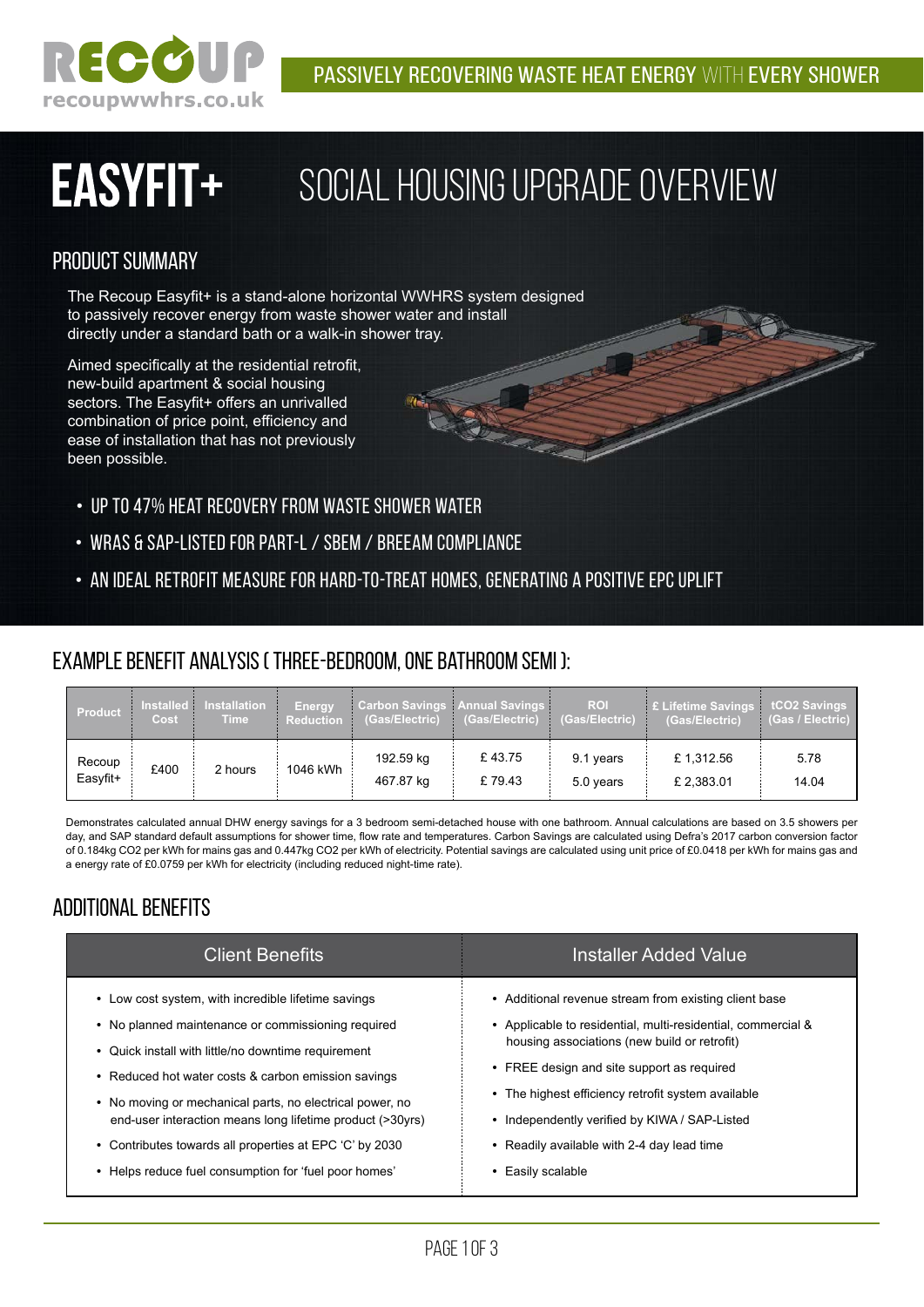### **Case Study:** Example Social Housing Provider Savings

The Recoup Easyfit+ is an ideal retrofit upgrade for existing housing stock. Whether via void maintenance; energy efficiency upgrades; boiler upgrades; kitchen & bathroom upgrades; or full refurbishment, WWHRS is a simple and cost-effective solution for any social housing provider.

- **It is calculated that over 17million homes in the UK have a bath, with around 30% of these being equipped with a thermostatic mixer shower.**
- **Therefore around 5.1 million UK homes could benefit from retrofitting WWHRS.**
- **Up to 47% heat recovery, equates to around 30-35% energy savings for every shower.**
- **Considerably quicker, easier & cheaper to install**  than most common efficiency measures (eg Solar, **loft insulation, CWI, EWI etc).**



### Single Dwelling Savings: 1 – 5 bedroom dwellings

| Number of Bedrooms kWh Energy Savings<br>per Dwelling | (per household) | £ Savings<br>(Gas) pa | £ Savings<br>(Elec) pa | kg CO2 Savings<br>(Gas) pa | kg CO2 Savings<br>(Elec) pa |
|-------------------------------------------------------|-----------------|-----------------------|------------------------|----------------------------|-----------------------------|
|                                                       | 448.58          | £18.75                | £ 34.04                | 82.54                      | 200.52                      |
| 2                                                     | 747.64          | £31.25                | £ 56.74                | 137.57                     | 334.19                      |
| 3                                                     | 1.046.70        | £43.75                | £79.43                 | 192.59                     | 467.87                      |
| 4                                                     | 1.345.75        | £56.25                | £102.13                | 247.62                     | 601.55                      |
| $5 (+)^*$                                             | 897.17          | £37.50                | £ 68.09                | 165.08                     | 401.03                      |

### Example Savings for Social Housing Providers / Customers ( per 1000 dwellings )

| <b>Percentage Mix</b><br>(number beds) | Number of<br>properties | <b>Mains</b><br>Gas % | <b>Electric</b><br>$\%$ | £ savings pa | tCO <sub>2</sub><br>Savings pa | <b>Installed Cost</b> | <b>ROI</b><br>(yrs) | £ Lifetime<br>Savings (30yrs) | tCO <sub>2</sub> Lifetime<br>Savings (30yrs) |
|----------------------------------------|-------------------------|-----------------------|-------------------------|--------------|--------------------------------|-----------------------|---------------------|-------------------------------|----------------------------------------------|
| 1 bed: 20.0%                           | 20                      | 85%                   | 15%                     | £4,208.93    | 20.05                          | £400                  | 19                  | £126.267.80                   | 601.42                                       |
| 2 bed: 45.0%                           | 450                     | 85%                   | 15%                     | £15.783.47   | 75.18                          | £400                  | 11                  | £473.504.24                   | 2.255.31                                     |
| 3 bed: 30.0%                           | 300                     | 85%                   | 15%                     | £14.731.24   | 70.17                          | £400                  | 8                   | £441.937.29                   | 2.104.96                                     |
| 4 bed: 4.5%                            | 45                      | 85%                   | 15%                     | £2.841.03    | 13.53                          | £400                  | 6                   | £85.230.76                    | 405.96                                       |
| $>4$ bed: $0.5\%$                      | 5                       | 85%                   | 15%                     | £ 210.45     | 1.00                           | £400                  | 10                  | £6.313.39                     | 30.07                                        |
| <b>TOTAL</b>                           | 1,000                   |                       |                         | £37,775.12   | 179.92                         | £400,000.00           | 10.58               | £1,133,253.48                 | 5,397.71                                     |

\*Assumed 2x showers, with1x retrofitted with Recoup Easyfit+ (as System B).

Annual calculations are based on 1.5 showers per day for 1st bedroom (Master bedroom) +1 shower per day for each additional bedroom. SAP standard default assumptions for shower time, flow rate and temperatures. Carbon Savings are calculated using Defra's 2017 carbon conversion factor of 0.184kg CO2 per kWh for mains gas and 0.447kg CO2 per kWh of electricity. Potential Savings are calculated using unit price of £0.0418 per kWh for mains gas and a energy rate of £0.0759 per kWh for electricity (including reduced night-time rate).